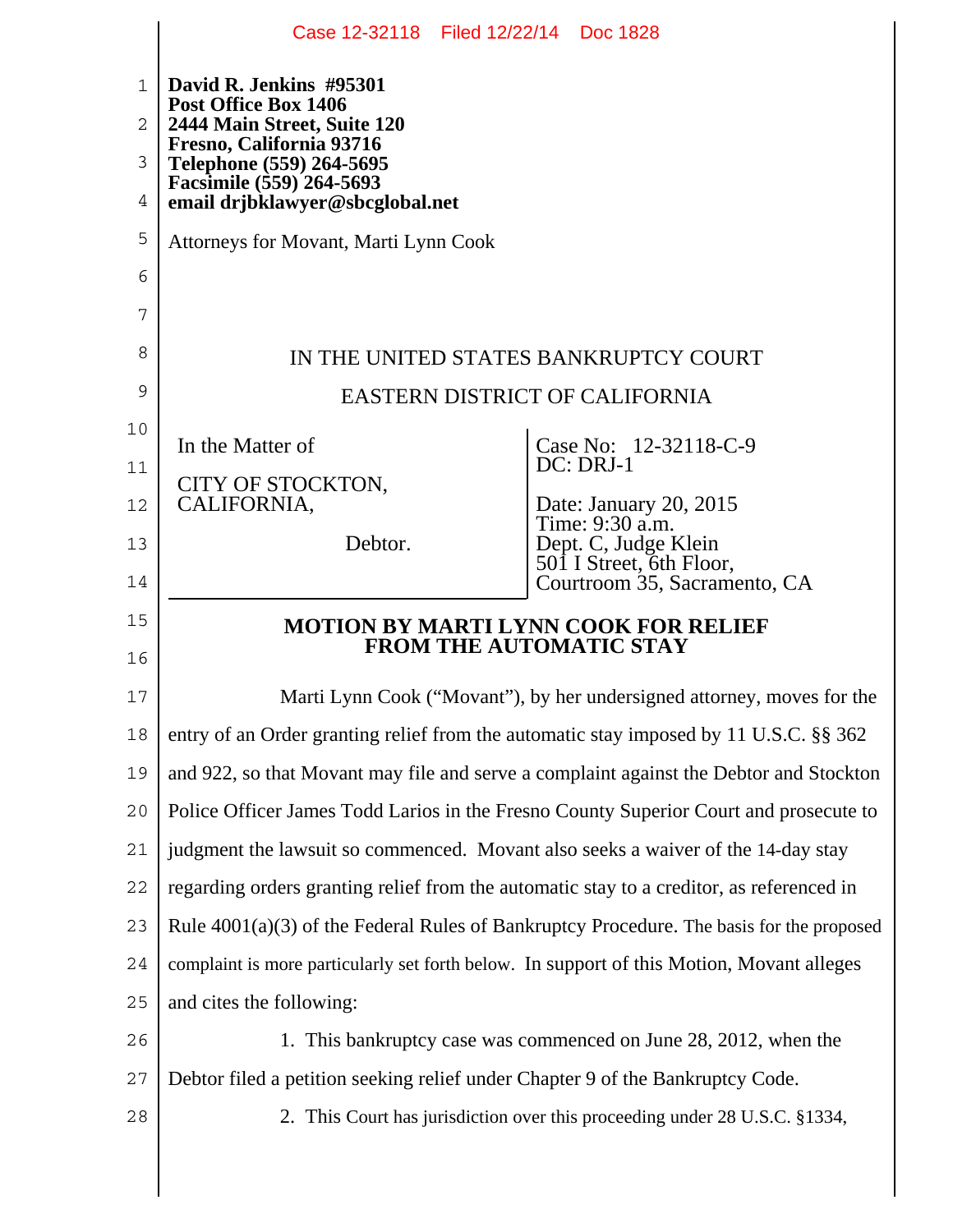## Case 12-32118 Filed 12/22/14 Doc 1828

1 2 3 4 5 6 7 8 9 10 11 12 13 14 15 16 17 18 19 20 21 22 23 24 25 26 27 28 §157 and the Order of Reference of the District Court; this is a core proceeding under 28 U.S.C. §157(2)(G); and venue in this Court is proper under 28 U.S.C. §1409. 3. This Motion is brought pursuant to §§ 362 and 922 of the Code, and Rules 4001 and 9014 of the Federal Rules of Bankruptcy Procedure. 4. Officer Larios and his K-9 partner, Koda, reside in Fresno and commute to Stockton. On Sunday, June 1, 2014, Movant was introduced by Officer Larios to Koda at Dry Creek Park in Clovis, California. Movant attempted to pet Koda. Officer Larios failed to control Koda who jumped up and bit Movant on the face causing lacerations to her left cheek, puncture wounds to her right cheek and upper lip, and severe bruising. Pursuant to California Government Code 810 et seq., Movant, through counsel, filed with the Debtor the "Claim For Damages" a true copy of which is annexed hereto marked as Exhibit A. The claim was rejected by the Debtor on August 11, 2014. 5. Except to the extent that the running of time to commence a civil action may be tolled by reason of the automatic stay, the deadline for Movant to commence a civil action to determine, liquidate, and enforce her claim will expire on February 11, 2015. It is not clear to what extent the stays provided for by §§362 and 922 apply. 6. Section 362 enjoins, in pertinent part, "(1) the commencement or continuation, including the issuance or employment of process, of a judicial, administrative, or other action or proceeding against the debtor **that was or could have been commenced before the commencement of the case under this title**, or to recover a claim against the debtor **that arose before the commencement of the case under this title**; ... and (6) any act to collect, assess, or recover a claim against the debtor **that arose before the commencement of the case under this title**. [Emphasis added]. Movant's claim did not arise until more than 2 years after the commencement of the Debtor's bankruptcy case and, therefore, could not have been commenced before the commencement of the bankruptcy case. Ergo, it would seem that §362 does not apply. On the other hand, post bankruptcy pre-discharge claims are dischargeable in a Chapter 9 case. 11 USC §944(b), *O'Loghlin v. County of Orange*, 229 F.3d 871 (9th Cir. Cal.

 $- 2 -$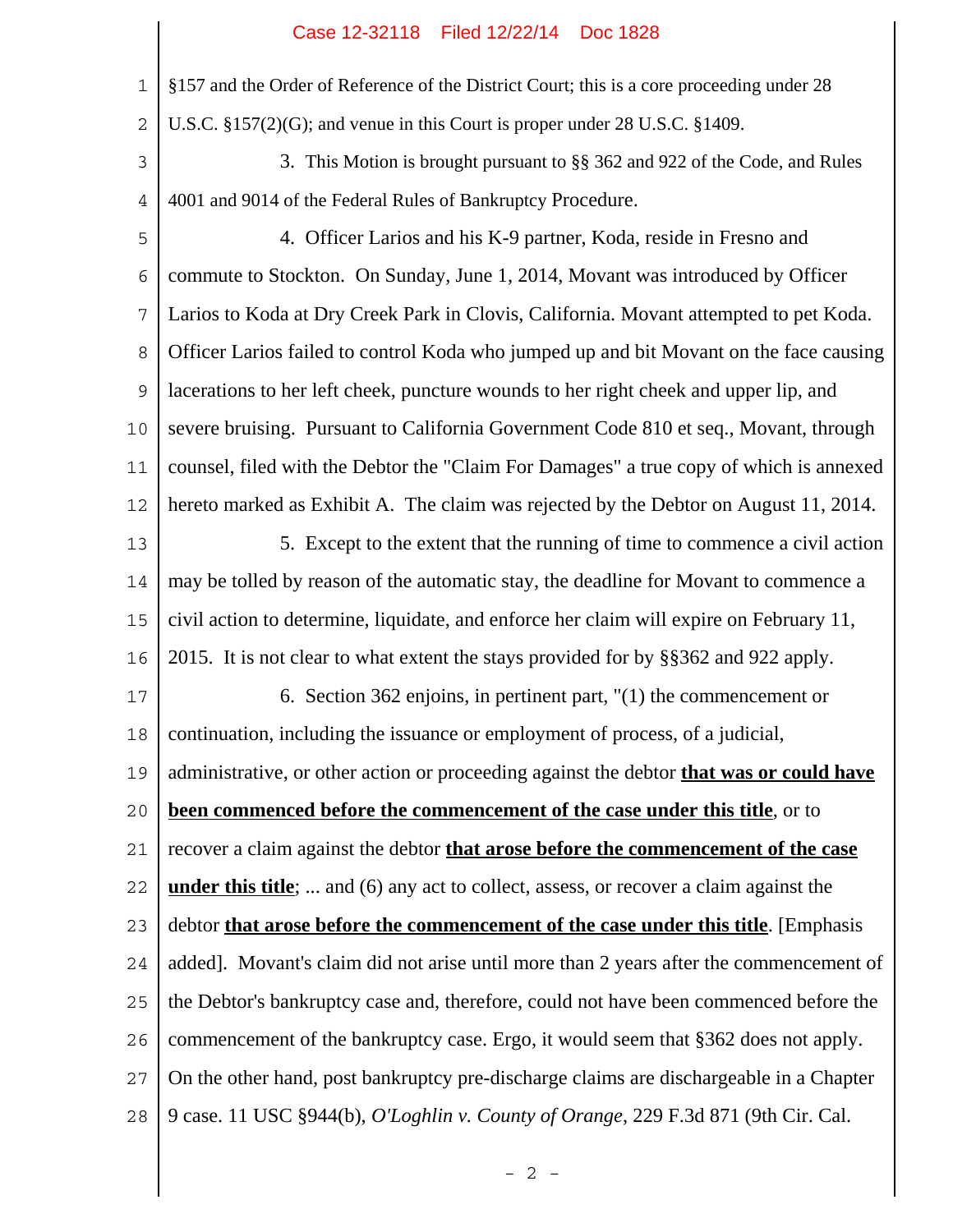## Case 12-32118 Filed 12/22/14 Doc 1828

1 2 3 4 2000). It seems incongruous to the Movant that a claim that will be discharged upon entry of an order confirming a plan would not be stayed in the meantime. Movant respectfully requests an order granting relief from the §362 stay or, alternatively, denying such relief on the grounds that the §362 stay does not apply.

5 6 7 8 9 10 11 12 13 14 15 7. Section 922 enjoins, in pertinent part, "the commencement or continuation, including the issuance or employment of process, of a judicial, administrative, or other action or proceeding against an officer or inhabitant of the debtor that seeks to enforce a claim against the debtor." Officer Larios resides in Fresno and is, therefore, not an inhabitant of the Debtor. Although his job title includes the word "officer," the Movant doubts that this makes him an "officer" within the meaning of §922. The term "officer" is not defined in the Bankruptcy Code. Looking to state law, Movant notes that Cal Gov Code § 56025 defines the term "city officer" to mean "the mayor or a member of the city council." Movant respectfully requests an order granting relief from the §922 stay or, alternatively, denying such relief on the grounds that the §922 stay does not apply.

16 17 18 19  $20$ 21 8. Movant seeks relief from the stays of §§362 and 922 to permit her to file and prosecute to judgment a civil action before the Fresno County Superior Court to determine and liquidate her claim against the Debtor and Officer Larios. Movant seeks relief for "cause" pursuant to §362(d). Judicial economy is a recognized basis on which relief from stay can be granted for "cause." *In re Kemble*, 776 F.2d 802 (9th Cir. Cal. 1985). Movant submits that cause exists based on the following facts:

22 23 24 25 26 27 A. Movant's claim needs to be determined and liquidated; B. The Bankruptcy Court cannot determine and liquidate the claim due to the restrictions imposed by 28 USC  $\S 157(b)(2)(B)$  and (O); C. Although the United States District Court for the Eastern District of California could liquidate and determine Movant's claim, in light of its wellknown extraordinarily heavy workload, the District Court is far more likely to exercise

28 discretionary abstention under 28 USC §1334; and,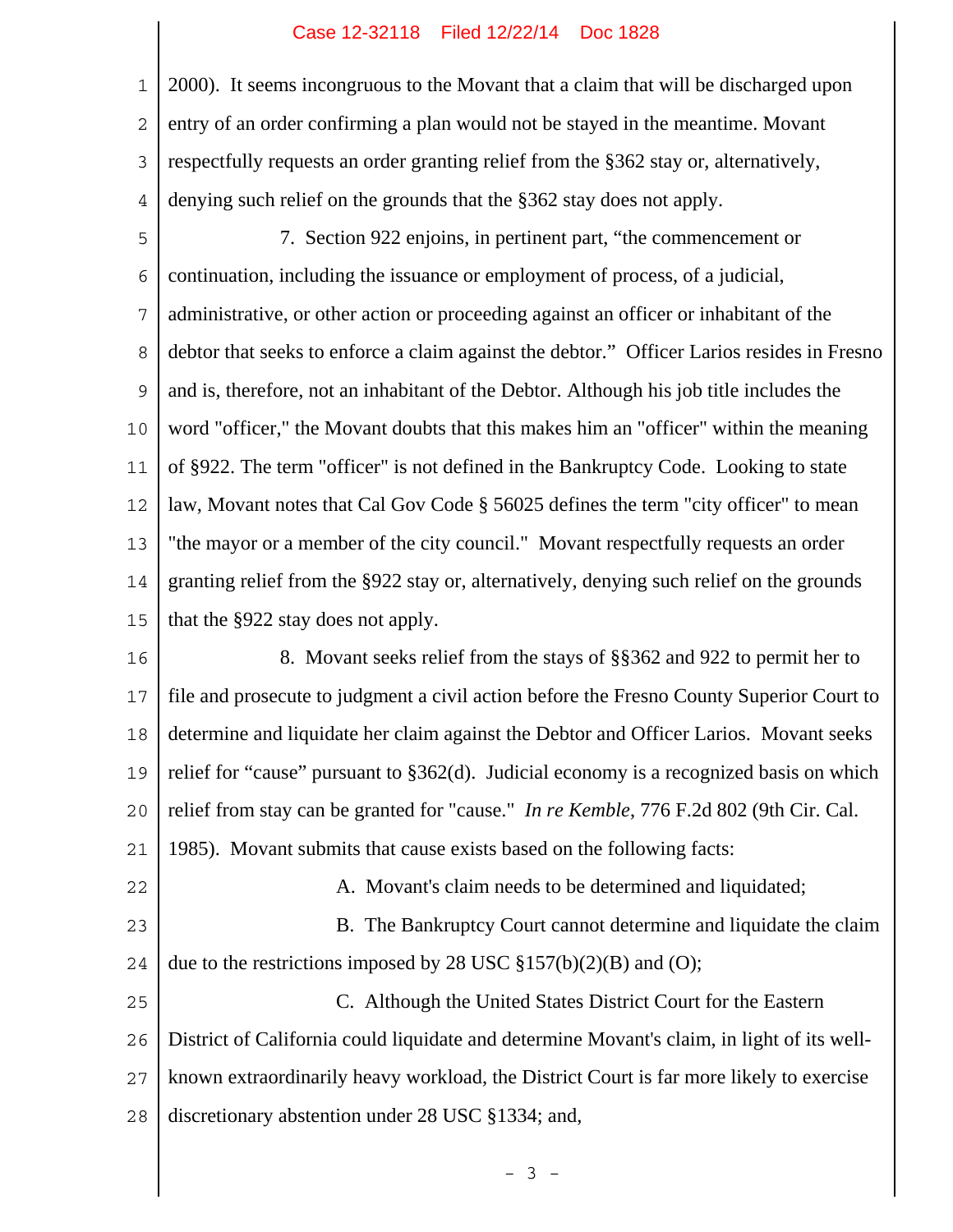| $\mathbf 1$    | D. The Movant's proposed lawsuit is a garden-variety personal                                   |  |  |  |  |  |  |
|----------------|-------------------------------------------------------------------------------------------------|--|--|--|--|--|--|
| $\overline{2}$ | injury claim that the Fresno County Superior Court is well-positioned to promptly and           |  |  |  |  |  |  |
| 3              | efficiently resolve-responding to the proposed lawsuit should not, therefore, move              |  |  |  |  |  |  |
| 4              | unduly burdensome to the Debtor or its attorneys.                                               |  |  |  |  |  |  |
| 5              | 9. Movant is unaware of the nature and extent of any insurance coverage                         |  |  |  |  |  |  |
| 6              | that may be available to pay any judgment that she may obtain. Movant is aware, from            |  |  |  |  |  |  |
| $\overline{7}$ | reviewing the Debtor's plan and disclosure statement, that the Debtor has some                  |  |  |  |  |  |  |
| 8              | insurance coverage applicable to at least some tort claims. Movant seeks relief from stay       |  |  |  |  |  |  |
| $\overline{9}$ | only to permit her to commence and prosecute to judgment a lawsuit seeking to                   |  |  |  |  |  |  |
| 10             | determine and liquidate her claim. Movant understands that any recovery on any                  |  |  |  |  |  |  |
| 11             | judgment obtained against the Debtor will be limited to insurance proceeds and such             |  |  |  |  |  |  |
| 12             | distributions as Movant may be entitled to receive under a confirmed plan.                      |  |  |  |  |  |  |
| 13             | WHEREFORE Movant respectfully requests:                                                         |  |  |  |  |  |  |
| 14             | A. That the Bankruptcy Court enter an order modifying the stay under §§ 362 and                 |  |  |  |  |  |  |
| 15             | 922 of the Code to allow Movant to file, serve a complaint against the Debtor and Officer       |  |  |  |  |  |  |
| 16             | Larios in the Fresno County Superior Court and to prosecute the lawsuit so commenced to         |  |  |  |  |  |  |
| 17             | judgment;                                                                                       |  |  |  |  |  |  |
| 18             | B. That the Bankruptcy Court waive the 14-day stay regarding orders granting                    |  |  |  |  |  |  |
| 19             | relief from the automatic stay to a creditor, as referenced in Rule $4001(a)(3)$ of the Federal |  |  |  |  |  |  |
| 20             | <b>Rules of Bankruptcy Procedure;</b>                                                           |  |  |  |  |  |  |
| 21             | C. Alternatively, to the extent that the Court determines that either the §362                  |  |  |  |  |  |  |
| 22             | stay, the §922 stay, or both of them do not apply, that the Court enter an order denying        |  |  |  |  |  |  |
| 23             | relief on the grounds that the stay is inapplicable; and                                        |  |  |  |  |  |  |
| 24             | D. For such further relief as the Court deems just and equitable.                               |  |  |  |  |  |  |
| 25             | Dated: December 21, 2014                                                                        |  |  |  |  |  |  |
| 26             |                                                                                                 |  |  |  |  |  |  |
| 27             | <b>/s/ David R. Jenkins</b>                                                                     |  |  |  |  |  |  |
| 28             | David R. Jenkins, Attorney for Movant                                                           |  |  |  |  |  |  |
|                |                                                                                                 |  |  |  |  |  |  |